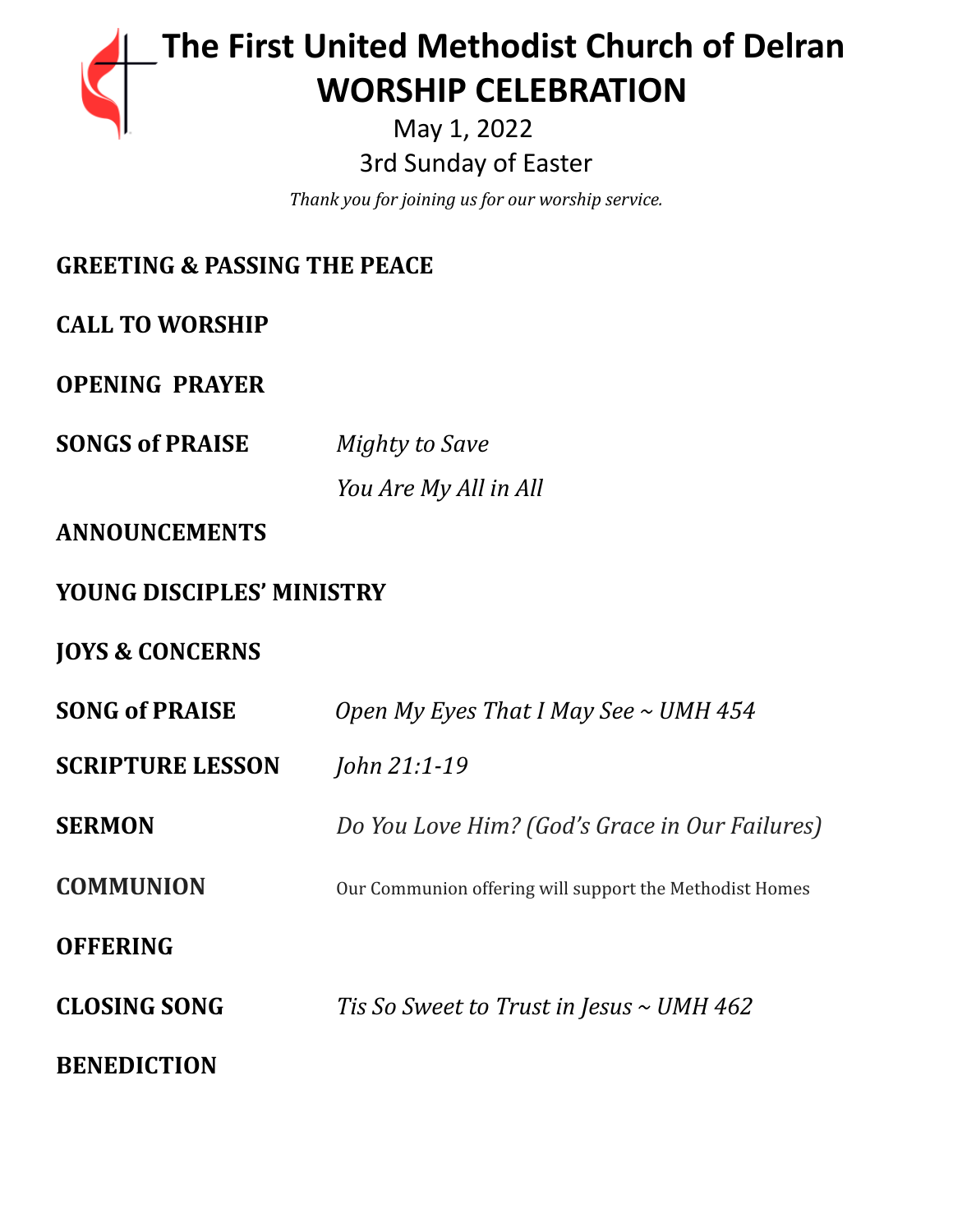## **The First United Methodist Church of Delran ANNOUNCEMENTS** May 1, 2022

#### **WORSHIP GOD**

- **Indoor Services** are in the Sanctuary on Sundays at 10AM. Masking is your choice and social distancing between households is required. Nursery care is provided. Please prepare prayerfully & note the precautions & guidelines on our website, [delranumc.org.](http://www.delranumc.org) The service will be livestreamed from the Sanctuary at 10AM. Join the Service Online: Please consult the church website & Facebook page for updates.
- **Sunday Service Check-in:** [Complete](http://www.delranumc.org/checkin) this form to record your attendance for the online service.
- **Sermon Archive:** Access previously recorded sermons on our [Youtube](https://www.youtube.com/results?search_query=delran+first+umc+channel) web page.
- **Giving Options**: Please mail your tithes & offerings to the First UMC of Delran, 32 Conrow Road, Delran, NJ 08075, or go to the church [website](http://www.delranumc.org) to *Donate with [Tithe.ly](https://tithe.ly/give?c=1379451)* or *[Donate](https://www.paypal.com/donate/?token=JgyQQyCzJSzuWb-4M_kVuUa8ORCkKdbhPebT-DwrySzFpiafxE6LsZCirp50sAsR0jT_60&country.x=US&locale.x=) with PayPal*.

#### **NEW AND NOTEWORTHY**

- **● 50th Anniversary Celebration** Save the date The 1st United Methodist Church of Delran will be celebrating 50 years on Conrow Road this May 22nd. We have some special guests coming! And we'll have a huge covered dish luncheon. Sign up sheets are in the narthex and you can sign up [here](https://www.perfectpotluck.com/DWLN5591) as well.
- **● Education Coordinator** The Staff Parish Relations Committee is looking to fill a brand new position within our church. If you or someone you know would be interested, look for the job description on our web page or at this [link.](http://delranumc.org/staff)
- **Need Some Help?** During the week of June 19th, our Confirmands (4 teenage boys) will be looking for ways to do some service. If you have a project around the house/yard where they could help, contact Pastor Sam.
- **Membership Class** The Membership Class scheduled for May 1st is canceled. Email or call the church office if you'd like to participate in a future class.
- **Baseball Game** Talk to Mary if you'd like to go to the Trenton Thunder Baseball Game for Faith and Family night on July 30th at 6:30. It's great fun and there will be postgame fireworks. Get your ticket money to Mary Melvin. Clearly labeled with your name and how many tickets you need.
- **Ukraine Support** We will continue to take offerings to support UMCOR (United Methodist Committee on Relief) and its Global Relief effort project 982450 for Ukraine. Envelopes are on the table in the Narthex.
- **● Email Prayer Chain** Chris Verduin coordinates an email Prayer Chain for our church family. If you would like to be a part of this email chain, email the church office or Chris directly at VerduinChris@gmail.com
- **● Small Groups** You can join a Small Group. There will be an in-person group at 10am Wednesday mornings at the church. There will be zoom groups on Wednesday and Thursday nights at 7pm. These groups will begin the week of April 24th. Just come! Wednesday evening group will begin on April 20th The Wednesday Zoom link is

#### https://us02web.zoom.us/j/82581434106?pwd=RHhFYVovcGhqMUhaQmcwaFZFZHRQUT09 The Thursday Zoom link is

https://us02web.zoom.us/j/85413515233?pwd=SlBWYm5Ed0hxMmZrZWptQjNCZjRhQT09

● **Church Office** hours are Tuesday, Wednesday and Thursday 9-2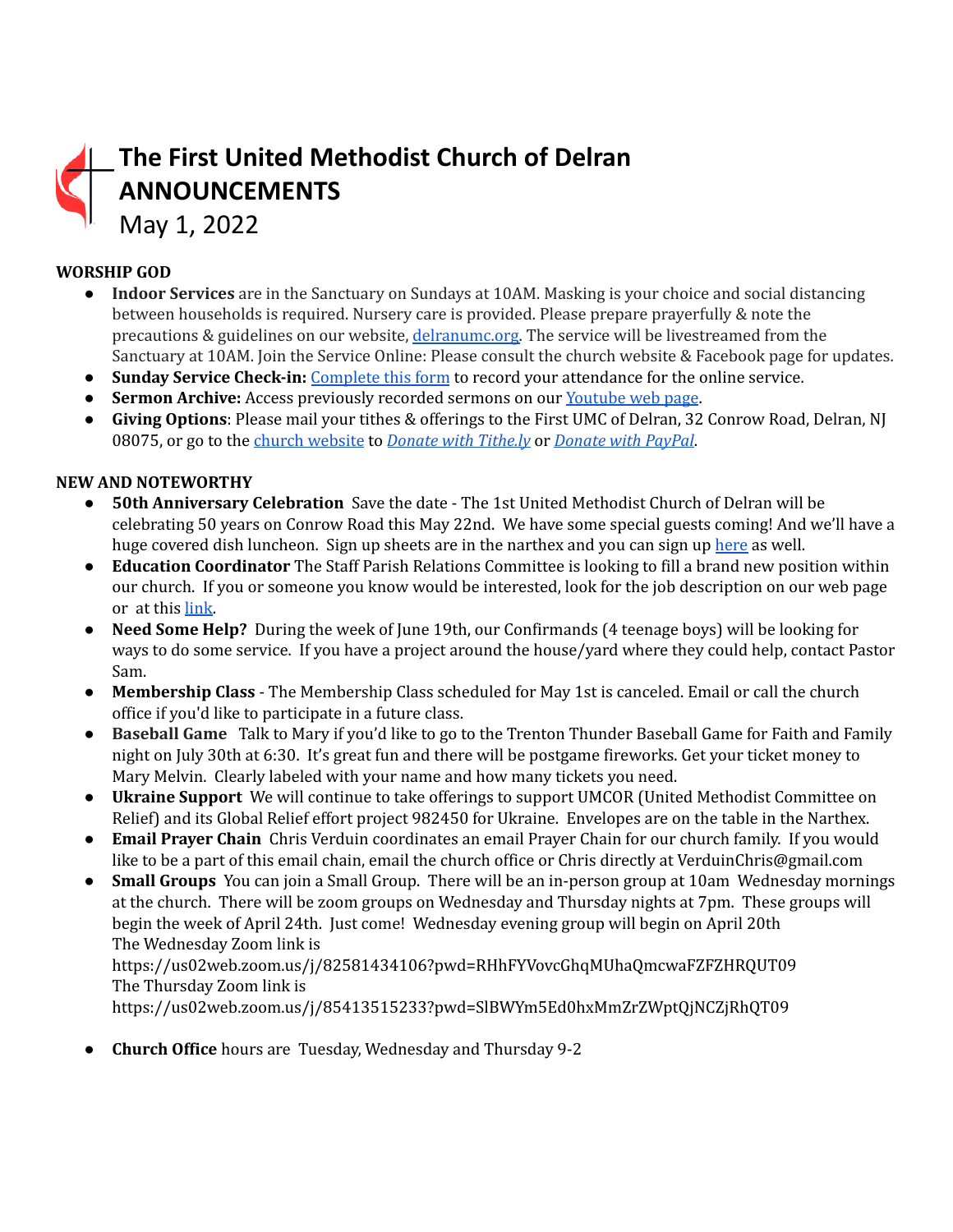#### **FELLOWSHIP & GROWTH**

- **Upper Room Devotionals** Paper copies are available in the Narthex.
- **Support Group** Are you living childfree, not by choice? Consider meeting with others who can support you. In association with resolve - The National Infertility Association. Contact Joyce Woodell at [jaycee0382@gmail.com](mailto:jaycee0382@gmail.com) for more information.

#### **REACH OUT IN LOVE**

- **Food Pantry Focus Items:** Individually wrapped rolls of toilet paper
- **Basin & Towel Focus Item:** Shampoo/Conditioner
- **● Altar Flowers** If you would like to purchase flowers for the Sunday Altar, sign up by filling out the information on the bulletin board in the Narthex. Regular flowers are \$10 per vase. Specialty arrangements can be ordered for a higher price. Questions? - talk to Katie Winner.
- **Prayer Quilt Requests:** If someone is in need of a prayer quilt, please contact Joyce Kelly [sajkelly@comcast.net](mailto:sajkelly@comcast.net).
- **● Shop Rite Suzy** is alive and well. Our church makes a small income from your groceries when you purchase Shop Rite gift cards to shop with. You can purchase these gift cards at the church office T-Th 9-2. Outside office hours contact Shirley West at 856-461-5063.

**PRAYER CONCERNS:** Pastor Sam's mom and dad; Ed Kemble; Ethel Clements; June John; Dolly Weisgerber; Kristen Hicks; Hans Nothacker//Vera not feeling well; Bruce hip surgery on Tuesday; Bob B - severe digestive pain and nausea; Joyce's husband Woody - June 10 surgery; Brooklyn - healing from gash; Parimal - continued recovery; Nancy F - leg/feet swelling, may be congestive heart failure or kidney failure tests this week; Brian's niece CJ needed hospitalization last weekend with stomach issues; Debi and all traveling during holiday - safe travels; Wendy's brother Ron - at Cooper with IV antibiotics for unknown infection; Dan F's mom - Sarah in the hospital, prayers for leaving hospital today; Gloria F's sister Peggy - tests for ovarian cancer this week; Ed K - getting shoulder looked at this week//Ralph - hernia surgery tomorrow; Chris' friend Dave - heart attack; Dave Wall in South Carolina (Nick C's friend and coworker) - died last Friday, prayers for wife, family and friends who are mourning; Nancy Fink - getting tests this week; Bev's sister Donna - for mental fitness, confused right now; Earle's son in law Eric, who lost his brother last Friday at 53 years old due to heart attack; Bill's sister lost her husband last week - sister has Alzheimer's, having a rough time with the loss//Baby boy Ezra issue with tongue, trouble latching on; Nancy Fink - in hospital with diverticulitis, UTI, kidney stones; Prayers for Renae, in bed next to Nancy in hospital; Gloria - wrestling with sciatica; Gloria's sister Peggy - receives test results for ovarian cancer this week; Joyce W's niece's friend Kira - had emergency surgery in bowel, in ICU, looks like entire colon needs to be removed; For those battling depression; Ed K. passed - prayers for his wife and children; Kim - thyroid was removed

Prayer concerns will be listed for three weeks.

**PRAISES**: Dan Fichana's birthday; Bettyann's 9th great-grandchild, baby boy Ezra born yesterday; Brooklyn - cut healed, returning to school tomorrow; Ralph - hernia procedure went successfully; Bob V's stepdaughter - was in ICU with low potassium, but home now